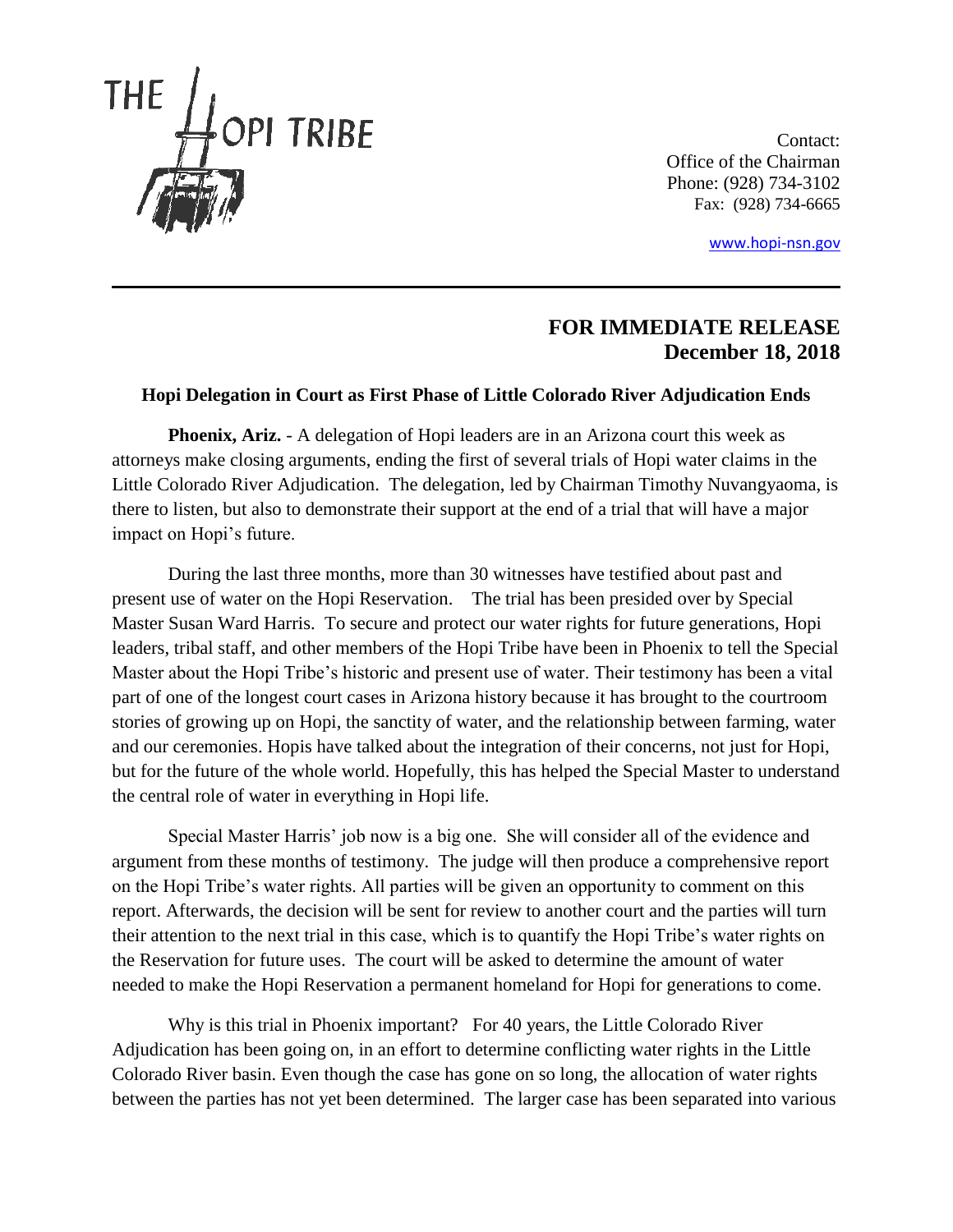"subproceedings," including three trials of Hopi's water claims—(1.) the one that is ending now, on past and present water use on the Reservation, (2.) a second trial (in 2019) focused on water needed in order for the Reservation to serve as an economically self-sufficient and livable permanent homeland for future generations, and (3.) a third trial focusing on the Hopi lands south of the Hopi Reservation (a date for the third trial has not been set). What happens in court over the coming days, months, and years will determine the water rights for our children and grandchildren and generations to come.

Sometimes the case has been contentious as other participants in the case argued against the Hopi claims to water. The others are the Navajo Nation, the United States government (as trustee for both the Hopi Tribe and the Navajo Nation), the Arizona State Land Department, various non-Indian communities (Flagstaff, Winslow, Show Low, Snowflake, Springerville, St. Johns and Holbrook) and many commercial and industrial interests, including Salt River Project, Arizona Public Service and farmers and ranchers. With so many competing demands for the limited water resources, it has been crucial that Hopi express the Hopi voice in the discussion, and the presence of Hopis in the audience at the trial has been an important statement.

The trial focuses on the limited water supplies in the Little Colorado River basin, which includes most of Apache County, and Navajo and Coconino counties north of the Mogollon Rim and east of Flagstaff. More than half the lands belong to the Hopi and Navajo tribes. The Little Colorado River stream adjudication does not involve claims to the mainstem of the Colorado River, which is outside the basin and is not part of the adjudication.

Hopi's legal team has highlighted the differences between the Hopi Tribe and the others claiming water rights. Though the objectors wanted to limit the trial to only Hopi's current use of water, the Court has allowed the Hopi Tribe to offer evidence of tribal history, culture, religion, hydrology and past water uses.

Evidence was given about the creation of the Hopi Reservation and government records, indicating that the lack of surface water has always represented a major challenge to the Tribe's economy. Over decades, the U.S. Government's policy toward Hopi varied between moving Hopi to water (by asking the Hopi to move to the Little Colorado River and the Colorado River) and bringing water to the Hopi on the Mesas. Evidence also showed that some government efforts have made things worse, such as when government efforts contributed to washes becoming deeply incised, and created deep gullies channeling the water though the plains, diminishing water to Hopi farms. Though the BIA constructed several projects to bring the waters back to Hopi lands, many of them have failed.

The Court also heard about water used by Peabody Coal in its mining operations (currently 1,225 acre feet a year) and how that water should be split between the Hopi Tribe and the Navajo Nation. The government wants to split the water rights based on land ownership. That split would give the Hopi Tribe a little over 30 percent of the water that Peabody uses. Hopi